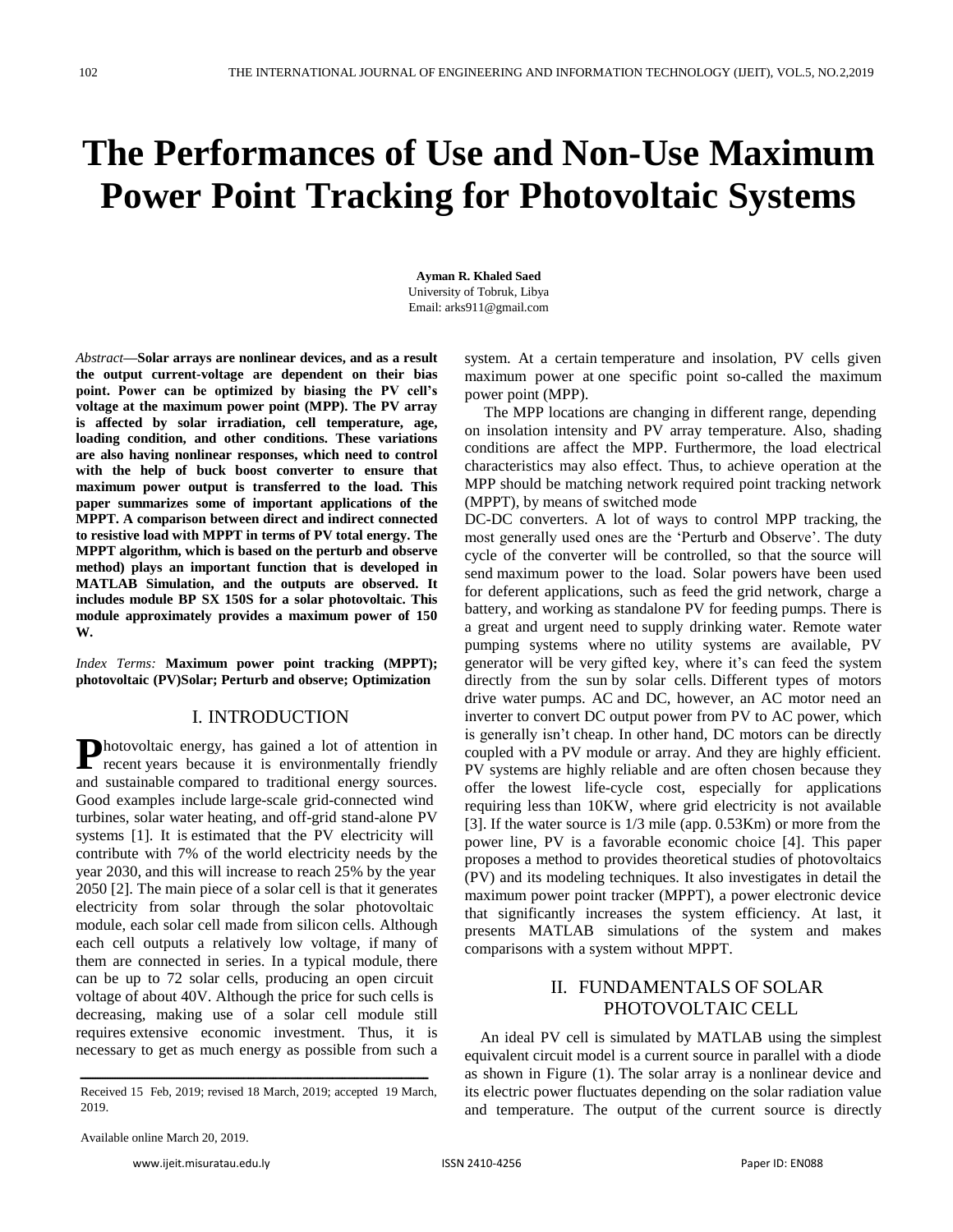proportional to the light falling on the cell. The diode determines the I-V characteristics of the cell [5].



The output current (I) from the PV cell is found by applying the Kirchhoff's current.

$$
I = I_{sc} - I_d \dots \dots \dots \dots \dots \dots (1)
$$

The diode current Id is given by the Shockley's diode equation.

$$
I_d = I_0 \left( e^{\frac{qv}{kT}} - 1 \right) \dots \dots \dots \dots \dots (2)
$$

Where: Io is the reverse saturation current of diode (A); q is

the electron charge1.602  $x10^{19}$   $C^{\circ}$ ; V is the voltage across the

PV cell (V); k is the Boltzmann's constant  $(1.38 \times 10^{23})$  $J/K);$ 

T is the junction temperature in Kelvin (K).

Combining the diode equation with the equation of the output current of the PV cell.

$$
I = I_{sc} - I_0 \left( e^{\frac{qv}{kT}} - 1 \right) \dots \dots \dots (3)
$$

Using the equation (1.3), let  $I = 0$  (no output current) and solve for Io.  $\sqrt{q}$ 

$$
0 = I_{sc} - I_0 \left( e^{\overline{kT}} - 1 \right) \dots \dots \dots (4)
$$

$$
I_{sc} = I_0 \left( e^{\overline{kT}} - 1 \right) \dots \dots \dots \dots (5)
$$

$$
I_0 = \frac{I_{sc}}{\left( e^{\frac{qv}{kT}} - 1 \right)} \dots \dots \dots \dots \dots (6)
$$

To a very good approximation, the photon-generated current, which is equal to Isc, is directly proportional to the irradiance, the intensity of illumination, to PV cell [6].

Thus, if the value, Isc, is known from the datasheet, under the standard test condition,  $G_0 = 1000(W/m^2)$ , at the air mass  $(AM) = 1.5$ , then the photon generated current at any other irradiance,  $G(W/m2)$ , is given by.

$$
I_{sc} * I_G = \frac{G}{G_0} * \frac{I_{sc}}{I_{G_0}} \dots \dots \dots \dots (7)
$$

Where  $(I_G, I_{G_0})$  are the currents at irradiance  $(G, G_0)$ respectively.

www.ijeit.misuratau.edu.ly ISSN 2410-4256 Paper ID: EN088

$$
\overbrace{\qquad \qquad }
$$

published on the manufacturer's datasheet [6].

 $I = I_{sc} - I_0 \left( e^{\frac{q(v+IR_s)}{nkT}} - 1 \right) - \frac{(v+IR_s)}{n}$ 

varying ideality factor.

 $4.5$ 

Where n is known as the "ideality factor"; however, it takes a value between one and two; Figure (2) shows the effect of the

 The characteristics at several module temperatures simulated with the MATLAB model for BP SX 150S PV module. Data points covered on the plots are taken from the I-V curves



Figure. 2. Effect of Diode Ideally Factors (1KW/m2, 25C<sup>o</sup>)

The I-V characteristic and the power respect to voltage and current curve of different solar array are represented in figures (3),  $(4)$ ,  $(5)$ .



 $\frac{S^2}{R_p}$  ... ... (8)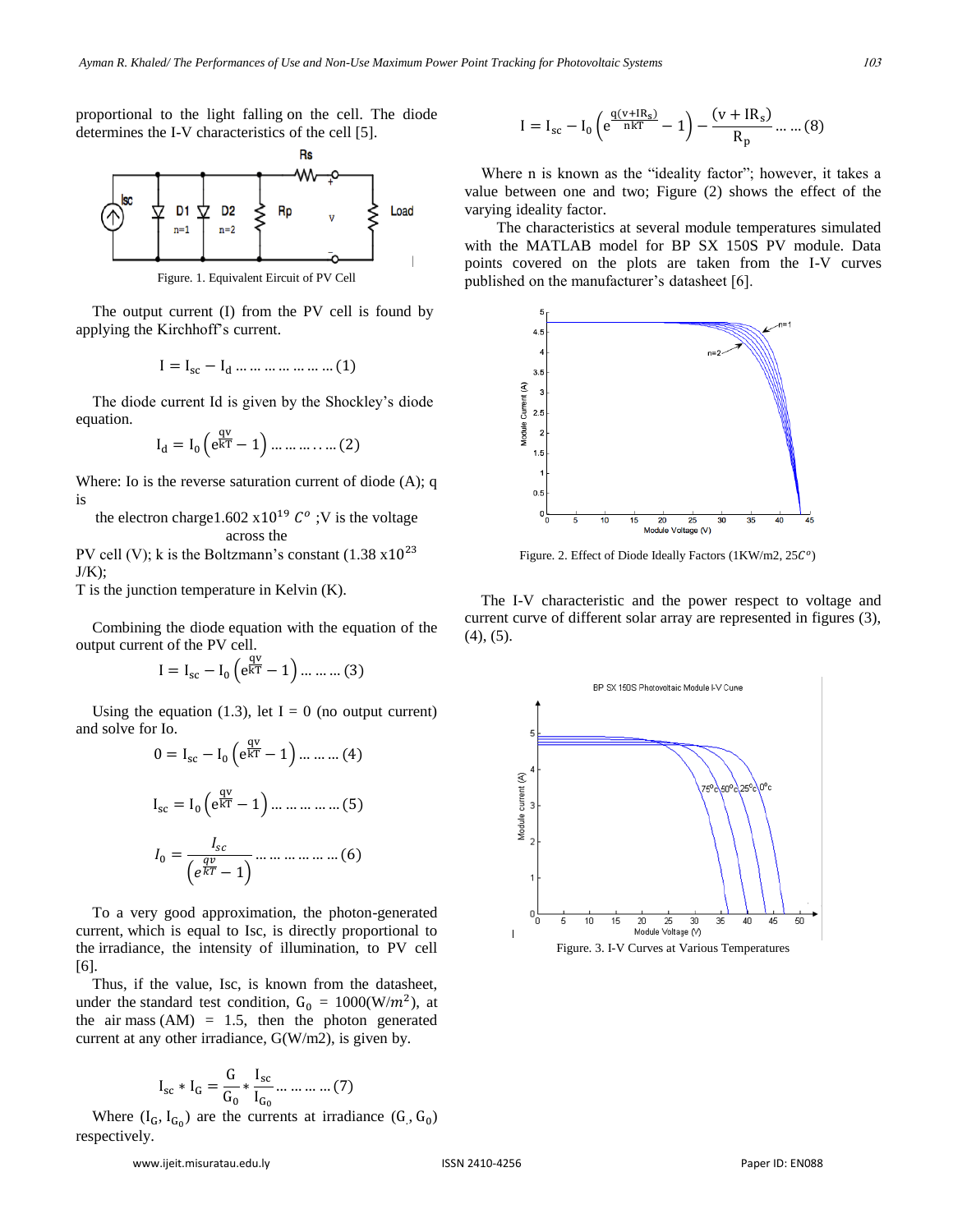



Figure. 5. Power Curves at Various Temperatures

### III. MATLAB SIMULATION BP SX150S PV

BP Solar BP SX 150S PV module is chosen for a MATLAB simulation model. The module is made of 72 multi crystalline silicon solar cells in series and provides 150W of nominal maximum power. Table (1) shows its electrical specification of BP SX 150s provide from the datasheet [9].

| Table 1. The Characteristics Date of BP SX150S |  |
|------------------------------------------------|--|
|------------------------------------------------|--|

| <b>Electrical Characteristics</b> | <b>BP SX 150s</b>       |
|-----------------------------------|-------------------------|
| Max. Power (Pmax)                 | 150 W                   |
| Voltage at Pmax (Vmax)            | 34.5 V                  |
| Current at Pmax (Imax)            | 4.35 A                  |
| Warranted minimum Pmax            | 140 W                   |
| Short-circuit current (Isc)       | 4.75 A                  |
| Open-circuit voltage (Voc)        | 43.5 V                  |
| Temperature Coenff. Of Isc        | $(0.065 \pm 0.05)\%$ CO |
| Temperature Coenff. Of Voc        | $-(160+20)$ mv CO       |
| Temperature Coenff. Of P          | $-(0.5\pm 0.05)\%$ CO   |
| NOCT                              | $47+2$ CO               |

| <b>Electrical Characteristics</b> | <b>BP SX 150s</b> |
|-----------------------------------|-------------------|
| Max. system voltage               | 600               |

## IV. MAXIMUM POWER POINT TRACKING ALGORITHMS

The Perturb & Observe (P&O) algorithm, also known as the "hill climbing" method, is very popular and the most commonly used in practice because of its simple structure and the few measured parameters which are required [5]. The Perturb & Observe algorithm is based on the constant measuring of the PV current and voltage and calculation of its power output while the operating point is moving in order to reach the maximum power. In this algorithm the operating voltage of the PV module is perturbed by a small increment, and the resulting change of power,  $\Delta P$ , is observed. As shown in figure (6), if the  $\Delta P$ , is positive, then it is supposed that it has moved the operating point closer to the MPP. Thus, further voltage perturbations in the same direction should move the operating point toward the MPP. If the  $\Delta P$  is negative, the operating point has moved away from the MPP, and the direction of perturbation should be reversed to move back toward the MPP.



Figure. 6. Power vs. Voltage for BP SX 150S PV

When the steady state is reached the algorithm oscillates around the peak point. In order to keep the power variation a small the perturbation size is kept very small. The algorithm is developed in such a manner that it sets a reference voltage of the module corresponding to the peak voltage of the module. A PI controller then acts moving the operating point of the module to that particular voltage level. It is observed that there is some power loss due to this perturbation also the fails to track the power under fast varying atmospheric conditions. But still this algorithm is very popular and simple. The flowchart of this algorithm is given in Figure (7).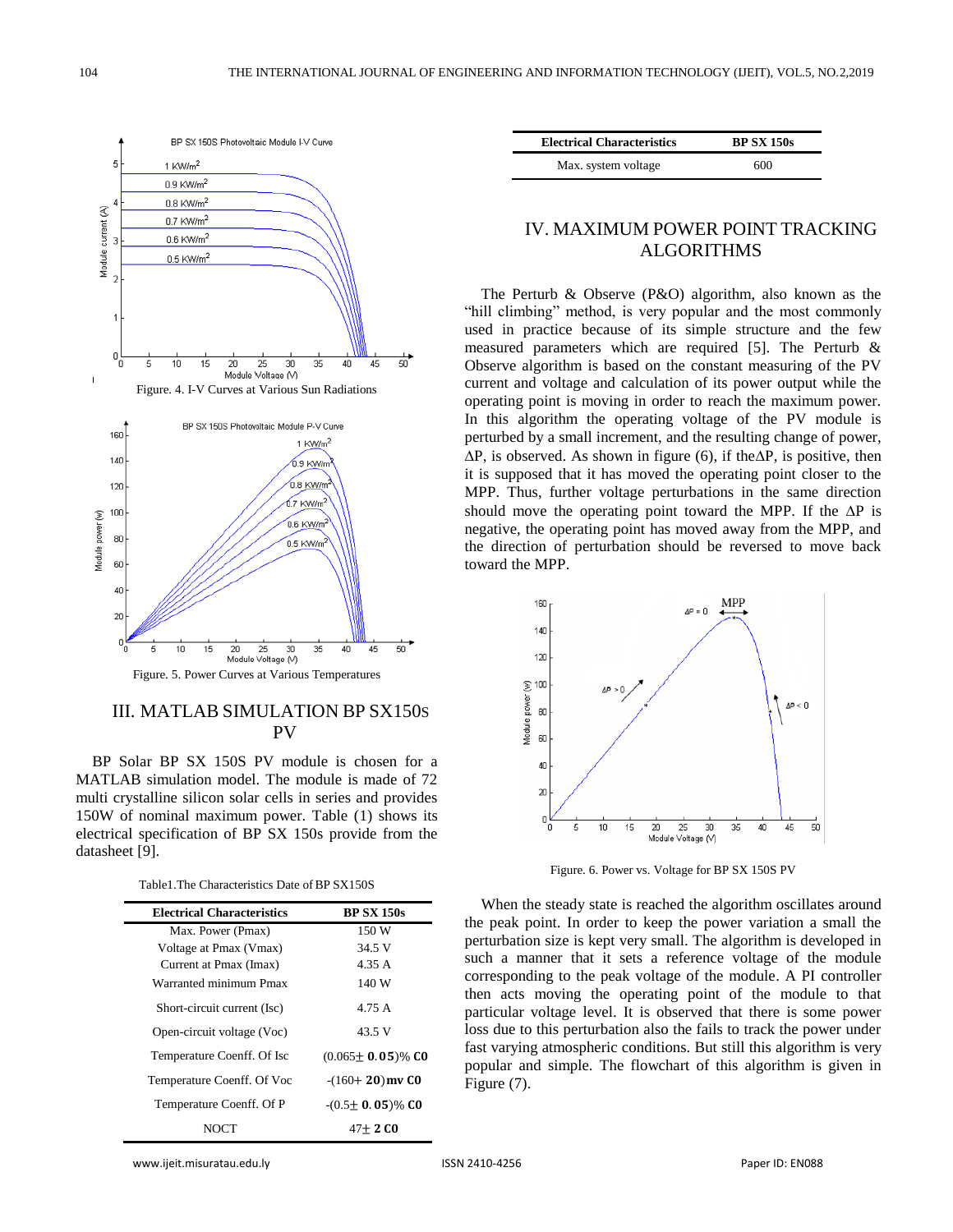

Figure. 7. Flowchart of the P&O Algorithm [4].

## V. DIRECT AND NON-DIRECT OF MPPT COUPLED WITH RESISTIVE LOADS

The MPPT with a resistive load is implemented in MATLAB simulation as seen in Figure (8.a), (8.b). The simulation results in Table (2), have shown that, the simulation with MPPT, the total electric energy produced during a 12-hour period is constant. On the other hand, the direct connection shows that the total electric energy is changing through different resistive loads. The results show that the system without MPPT has poor efficiency (31.60 %) because of mismatching between the PV module and the resistive load. On the other hand, it shows that the system with MPPT can utilize more than 97 % of the capacity.







Figure. 8-a BP-SX150S Simulation Without MPPT to Load

Figure. 9-b BP-SX150S Simulation with MPPT to Load

Table 2. The Result Energy Production of PV Module

| <b>Resistive</b><br>loads | The module power<br>(w) without MPPT | The module power<br>(w) with MPPT |
|---------------------------|--------------------------------------|-----------------------------------|
| 4                         | 90.16                                | 149.1                             |
| 6                         | 132.4                                | 149.1                             |
| 8                         | 149                                  | 149.1                             |
| 10                        | 139                                  | 149.1                             |
| 12                        | 124.6                                | 149.1                             |
| 14                        | 111.6                                | 149.1                             |
| 16                        | 100.3                                | 149.1                             |

#### VI. .CONCLUSION

This paper presents a study of maximum power point tracking (MPPT) for photovoltaic (PV) systems and its different applications for different loads. The modeling of the PV module based on a simplified version of the two-diode model achieves good matching with data sheet information. The MPPT ensure impedance matching between the PV generator and the load for maximum power transfer by controlling the duty cycle of the DC-DC converter. MPPT algorithms is simulated to achieve maximum power transfer; the Perturbation and Observation (P&O) algorithm. The P&O algorithm shows better performance in terms of efficiency.

A small improvement of efficiency could bring substantial savings if the system design is large. The comparative study of the PV system with resistive load with MPPT vs. direct- coupled system shows that the PV system without MPPT has poor efficiency because of mismatching between the PV module and the load. On the other hand, it shows that the system with MPPT